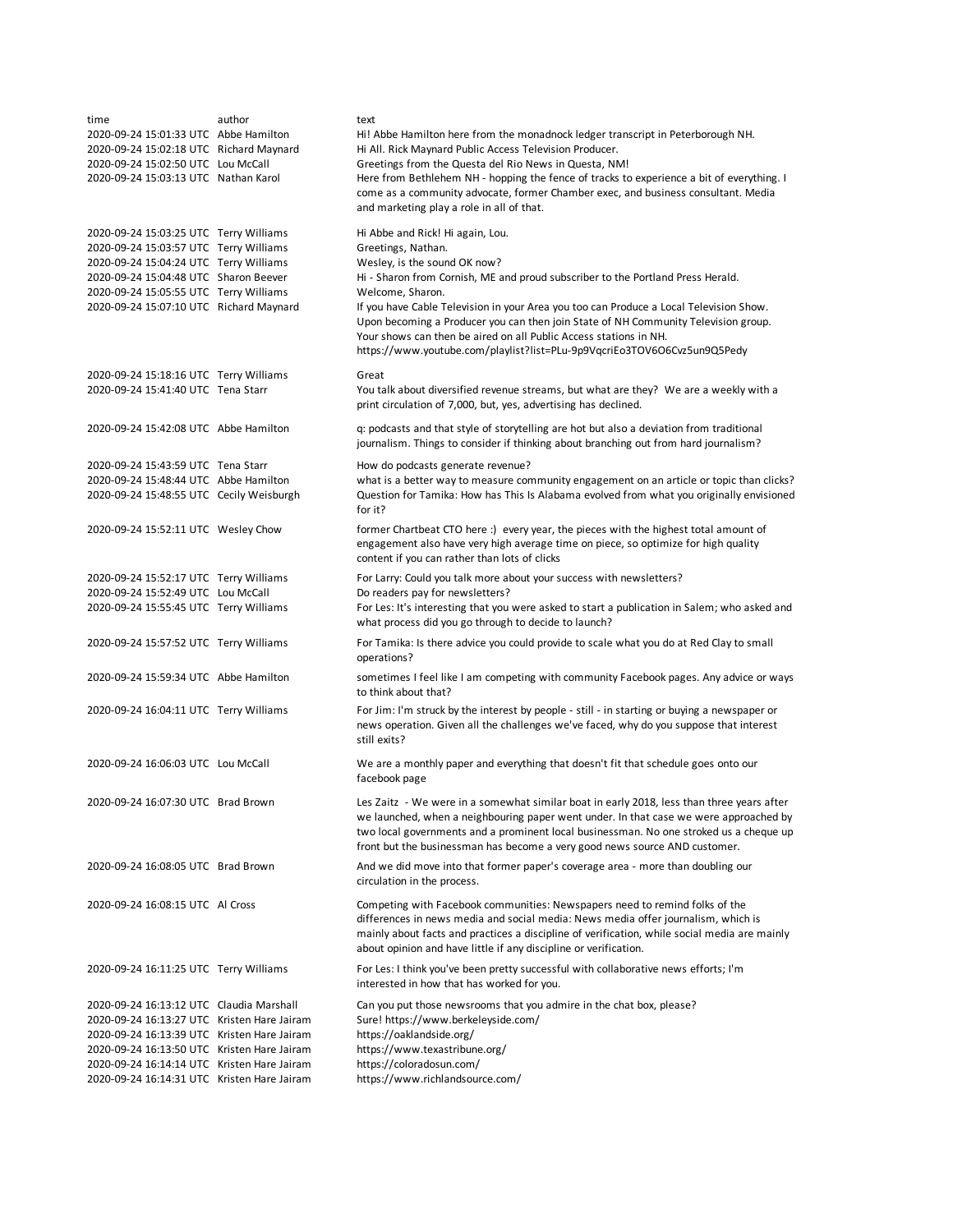| 2020-09-24 16:14:36 UTC Tena Starr                                                                                                                                                                                                            |                                                                                                        | We still have a print circulation of about 7,000, and a very loyal older readership. We're<br>trying to attract younger readers with a beefed up website, but how do we make money<br>from the website? Or is that not a realistic option and we have to think about alternative<br>revenue sources?                                                                                                                                                                                                                                                                                                                                                                                                                                                                                           |
|-----------------------------------------------------------------------------------------------------------------------------------------------------------------------------------------------------------------------------------------------|--------------------------------------------------------------------------------------------------------|------------------------------------------------------------------------------------------------------------------------------------------------------------------------------------------------------------------------------------------------------------------------------------------------------------------------------------------------------------------------------------------------------------------------------------------------------------------------------------------------------------------------------------------------------------------------------------------------------------------------------------------------------------------------------------------------------------------------------------------------------------------------------------------------|
| 2020-09-24 16:15:03 UTC Claudia Marshall<br>2020-09-24 16:15:19 UTC Dawn DeAngelis                                                                                                                                                            |                                                                                                        | Thank you, Kristen!<br>Philosophical question here: Have any of you given thought about moving to a non-profit<br>model? Why or why not?                                                                                                                                                                                                                                                                                                                                                                                                                                                                                                                                                                                                                                                       |
| 2020-09-24 16:15:38 UTC Claudia Marshall<br>2020-09-24 16:15:56 UTC Lou McCall                                                                                                                                                                |                                                                                                        | Great question Dawn!<br>We are a free newspaper in a depressed area and to continue to be free, we are going non<br>profit.                                                                                                                                                                                                                                                                                                                                                                                                                                                                                                                                                                                                                                                                    |
| 2020-09-24 16:16:43 UTC Jim lovino<br>2020-09-24 16:16:52 UTC Kristen Hare Jairam<br>2020-09-24 16:18:10 UTC Lou McCall<br>2020-09-24 16:18:21 UTC Lou McCall<br>2020-09-24 16:18:52 UTC Jim Iovino<br>2020-09-24 16:20:35 UTC Brad Brown     |                                                                                                        | https://foothills-forum.org/<br>https://www.100daysinappalachia.com/<br>how do you sell rapahanick news?<br>spell, I mean!<br>https://www.rappnews.com/<br>I've been thinking on and off for awhile about attempting to create a makeshift wire<br>service specifically for independently-owned papers in our province - something that might<br>be able to ease the burden on others who are also overextended in terms of staff vs.<br>responsbility, and also do a better job informing our communities. The chains already have<br>their own wires, and Canadian Press service is cost prohibitive for most of us smaller shops.                                                                                                                                                           |
| 2020-09-24 16:20:35 UTC Brad Brown                                                                                                                                                                                                            |                                                                                                        | Do any of you have experience in that area? And good idea? Bad idea? Any challenges I<br>might not be thinking of?                                                                                                                                                                                                                                                                                                                                                                                                                                                                                                                                                                                                                                                                             |
| 2020-09-24 16:21:20 UTC Lou McCall<br>2020-09-24 16:21:45 UTC Brad Brown                                                                                                                                                                      |                                                                                                        | Brad Brown: sharing stories makes sense, I am in!<br>Indirectly ties into revenue as well through enhanced reader/community engagement, plus<br>freeing up time for those of us wearing multiple hats to spend more time working ON the<br>business rather than in it.                                                                                                                                                                                                                                                                                                                                                                                                                                                                                                                         |
| 2020-09-24 16:22:57 UTC Jim Iovino                                                                                                                                                                                                            |                                                                                                        | Lou McCall Here's more info on the Foothills model if you're interested:<br>https://us4.campaign-archive.com/?u=82b2c04164eeb48f05392db11&id=c9b1c69845                                                                                                                                                                                                                                                                                                                                                                                                                                                                                                                                                                                                                                        |
| 2020-09-24 16:23:19 UTC Lou McCall<br>2020-09-24 16:23:48 UTC Lou McCall<br>2020-09-24 16:25:41 UTC Liz Gotthelf<br>2020-09-24 16:26:43 UTC Lou McCall<br>2020-09-24 16:26:50 UTC Liz Gotthelf<br>2020-09-24 16:29:58 UTC Al Cross            |                                                                                                        | WIre service - could it be a member organization? How would it pay for itself?<br>Deadlines!, I wish people understood deadlines!<br>"wearing multiple hats" Brad - I hear you on this point<br>Our writers are volunteers and I would love to share their stories around the rural news world.<br>"We are a pillar of democracy." Love this<br>Key guys at Foothills Forum are Larry "Bud" Meyer, former spokesman for the Knight<br>Foundation, and Andy Alexander, former Knight-Ridder DC bureau chief. Rappahannock<br>County is lucky to have had several former journalists retire there.                                                                                                                                                                                               |
|                                                                                                                                                                                                                                               | 2020-09-24 16:31:11 UTC Keene Sentinel - KEENE NH<br>2020-09-24 16:31:31 UTC Keene Sentinel - KEENE NH | 2020-09-24 16:30:45 UTC Keene Sentinel - KEENE NH Here are some more links you may be interested in:<br>2020-09-24 16:30:54 UTC Keene Sentinel - KEENE NH Locally - news about local news and resources: https://www.poynter.org/news/locally/<br>2020-09-24 16:31:03 UTC Keene Sentinel - KEENE NH This is Alabama: https://www.thisisalabama.org/<br>It, Aôs a Southern Thing: https://www.southernthing.com/<br>2020-09-24 16:31:20 UTC Keene Sentinel - KEENE NH The Colorado Sun Podcasts: https://coloradosun.com/podcast/<br>Sign Up For The NewStart Alliance Newsletter: https://www.newstart.media/newsletter/<br>2020-09-24 16:31:46 UTC Keene Sentinel - KEENE NH Learn More About The NewStart Program During October Info Sessions:<br>https://www.newstart.media/info-sessions/ |
| 2020-09-24 16:33:22 UTC Larry Ryckman                                                                                                                                                                                                         |                                                                                                        | Here's the top of note I shared with newsletter readers yesterday: Thomas Jefferson said it<br>best: , ÄúThe only security of all is in a free press., Äù  Thomas Jefferson knew what it felt<br>like to be on the receiving end of bad press. Opposition newspapers were pretty rough on<br>him back in the day. But Jefferson also knew the important role a free press played in<br>holding the government accountable in our young republic.                                                                                                                                                                                                                                                                                                                                               |
| 2020-09-24 16:33:40 UTC Larry Ryckman<br>2020-09-24 16:35:27 UTC Kristen Hare Jairam<br>2020-09-24 16:35:35 UTC Wesley Chow                                                                                                                   |                                                                                                        | Please feel free to reach out at larry@coloradosun.com if you'd like the full text<br>2020-09-24 16:33:59 UTC Keene Sentinel - KEENE NH https://www.malheurenterprise.com/<br>https://www.poynter.org/mediawise/<br>David Rand, a researcher at MIT, has found in experiments that simply asking someone to<br>rate the trustworthiness of headlines reduces the likelihood that person will then share<br>misinformation                                                                                                                                                                                                                                                                                                                                                                      |
|                                                                                                                                                                                                                                               |                                                                                                        | 2020-09-24 16:35:47 UTC Keene Sentinel - KEENE NH If you would like a word document of this chat, Äì including links, Äì please email<br>jgarcia@keenesentinel.com and I will send it to you. Thanks for attending!                                                                                                                                                                                                                                                                                                                                                                                                                                                                                                                                                                            |
| 2020-09-24 16:35:58 UTC Nancy Crevier<br>2020-09-24 16:36:09 UTC Kristen Hare Jairam<br>2020-09-24 16:36:46 UTC Lou McCall<br>2020-09-24 16:37:07 UTC Larry Ryckman<br>2020-09-24 16:37:16 UTC Jim lovino<br>2020-09-24 16:37:21 UTC Al Cross |                                                                                                        | Thank you to each one of you for your input.<br>khare@poynter.org<br>You guys all rock, thank you so much!<br>Thanks for having us!<br>Thanks everyone!<br>Thanks, Terry!                                                                                                                                                                                                                                                                                                                                                                                                                                                                                                                                                                                                                      |